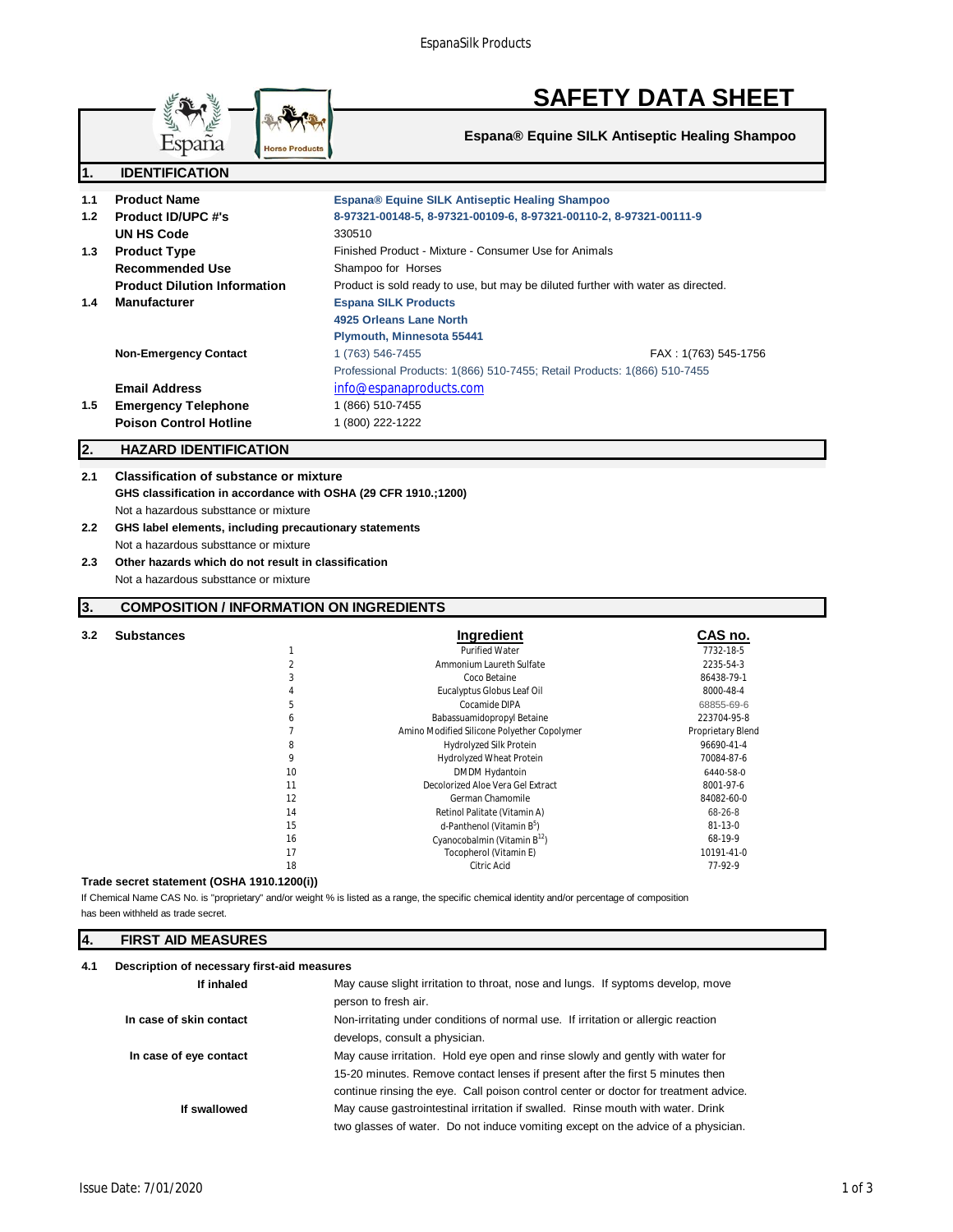| 5. |  | <b>FIRE - FIGHTING MEASURES</b> |
|----|--|---------------------------------|
|----|--|---------------------------------|

**5.1 Suitable extinguishing media**

Water and Foam.

- **5.2 Specific hazards arising from the chemical** N/A
- **5.3 Special protective actions for fire-fighters** No special fire fighting equipment is required, however, self-contained breathing apparatus and protective clothing should

be worn in fighting fires involving chemicals.

### **6. ACCIDENTAL RELEASE MEASURES**

- **6.1 Personal Precautions, protective equipment and emergency procedures** None.
- **6.2 Environmental precautions** None, product is biodegradeable.
- **6.3 Methods and materials for containment and cleaning up** Wash up spill area.

# **7. HANDLING AND STORAGE**

- **7.1 Precautions for safe handling** Consider normal working environment. Use common sense precaution. **7.2 Conditions for safe storage, including any incompatibilities**
- Store in original, closed container.

### **8. EXPOSURE CONTROLS/PERSONAL PROTECTION**

#### **8.3 Individual protection measures, such as personal protective equipment (PPE)**

Eye/face protection Wear splash goggles if contatct with liquid is likely. Skin protection Use rubber or neoprene gloves if necessary. Pespiratory protection Normal room ventilation.

# **9. PHYSICAL AND CHEMICAL PROPERTIES**

| Appearance/form                        | White pearly liquid           |
|----------------------------------------|-------------------------------|
| Odor                                   | Pleasant eucalyptus fragrance |
| Odor threshold                         | Not available.                |
| pH value                               | $6.0 - 7.0$                   |
| Melting/Freezing point                 | Not determined                |
| Boiling point/boiling range            | Not determined                |
| Flash point                            | Not determined                |
| Evaporation rate                       | Not determined                |
| Flammability (solid, gas)              | Not available.                |
| Upper/ lower flammability limit        | Not available.                |
| Vapor pressure                         | Not available.                |
| Vapor density                          | Not available.                |
| <b>Relative Density</b>                | Not available.                |
| Water solubility                       | Completely Soluable.          |
| Solubility in other solvents           | Not available.                |
| Partition coefficient: n-octanol/water | Not available.                |
| Autoignition temperature               | Not available.                |
| Decomposition temperature              | Not available.                |
|                                        |                               |

### **10. STABILITY AND REACTIVITY**

| 10.1 Reactivity                         | Hazardous polymerization: will not occur. |
|-----------------------------------------|-------------------------------------------|
| 10.2 Chemical stability                 | Stable under normal conditions            |
| 10.3 Possibility of hazardous reactions | None known for mixture.                   |
| 10.4 Conditions to avoid                | None known for mixture.                   |
| 10.5 Materials to avoid                 | None known for mixture.                   |
| 10.6 Hazardous Decomposition Products   | None known for mixture.                   |